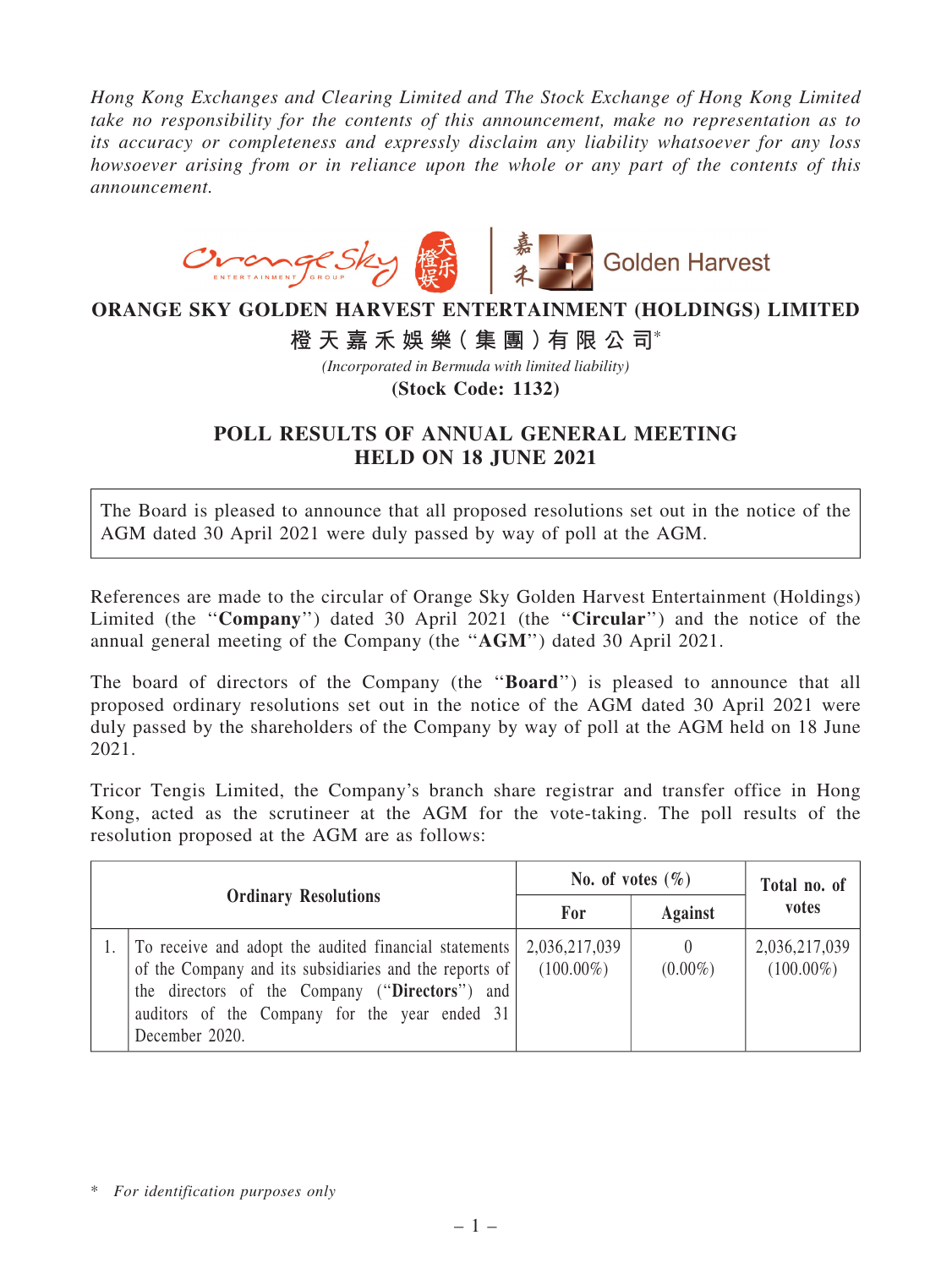|                             |                                                                                                                                                                                                                             | No. of votes $(\% )$          |                         | Total no. of<br>votes         |
|-----------------------------|-----------------------------------------------------------------------------------------------------------------------------------------------------------------------------------------------------------------------------|-------------------------------|-------------------------|-------------------------------|
| <b>Ordinary Resolutions</b> |                                                                                                                                                                                                                             | For                           | <b>Against</b>          |                               |
| 2.                          | To re-elect Mr. Li Pei Sen as an executive<br>(a)<br>Director;                                                                                                                                                              | 2,033,742,039<br>$(99.88\%)$  | 2,475,000<br>$(0.12\%)$ | 2,036,217,039<br>$(100.00\%)$ |
|                             | To re-elect Ms. Chow Sau Fong, Fiona as an<br>(b)<br>executive Director;                                                                                                                                                    | 2,033,742,039<br>$(99.88\%)$  | 2,475,000<br>$(0.12\%)$ | 2,036,217,039<br>$(100.00\%)$ |
|                             | To re-elect Mr. Fung Chi Man, Henry as an<br>(c)<br>independent non-executive Director;                                                                                                                                     | 2,033,742,039<br>$(99.88\%)$  | 2,475,000<br>$(0.12\%)$ | 2,036,217,039<br>$(100.00\%)$ |
|                             | To authorise the board of Directors to fix the<br>(d)<br>Directors' remuneration.                                                                                                                                           | 2,035,312,039<br>$(99.96\%)$  | 905,000<br>$(0.04\%)$   | 2,036,217,039<br>$(100.00\%)$ |
| 3.                          | To re-appoint Messrs. KPMG as auditors of the<br>Company and to authorise the board of Directors to<br>fix their remuneration.                                                                                              | 2,032,217,037<br>$(99.80\%)$  | 4,000,002<br>$(0.20\%)$ | 2,036,217,039<br>$(100.00\%)$ |
| 4.                          | To grant a general mandate to the Directors to allot,<br>issue and deal with additional shares of the Company<br>not exceeding 20% of the issued share capital of the<br>Company as at the date of passing this resolution. | 2,030,647,039<br>(99.73%)     | 5,570,000<br>$(0.27\%)$ | 2,036,217,039<br>$(100.00\%)$ |
| 5.                          | To grant a general mandate to the Directors to<br>repurchase shares in the share capital of the Company<br>representing up to 10% of its issued share capital as<br>at the date of passing this resolution.                 | 2,036,217,039<br>$(100.00\%)$ | $\theta$<br>$(0.00\%)$  | 2,036,217,039<br>$(100.00\%)$ |
| 6.                          | To extend the general mandate granted to the<br>Directors to allot, issue or deal with shares of the<br>Company by the number of shares repurchased under<br>resolution no. 5.                                              | 2,030,647,039<br>(99.73%)     | 5,570,000<br>$(0.27\%)$ | 2,036,217,039<br>$(100.00\%)$ |

According to the poll results stated above, as more than 50% of the votes were cast in favour of each of the above resolutions, all the resolutions were duly passed as ordinary resolutions of the Company.

As at the date of the AGM, the total number of issued shares of HK\$0.1 each in the share capital of the Company (the " $Share(s)$ ") was 2,799,669,050 Shares. All shareholders of 2,799,669,050 Shares were entitled to attend and vote for or against the resolutions at the AGM. There was no Share entitling the holders to attend and vote only against the resolutions at the AGM. There was no Share entitling the holders to attend and abstain from voting in favour of the resolutions proposed at the AGM as set out in Rule 13.40 of the Rules Governing the Listing of Securities on The Stock Exchange of Hong Kong Limited (the ''Listing Rules'') and there was no Share requiring the holders to abstain from voting at the AGM under the Listing Rules.